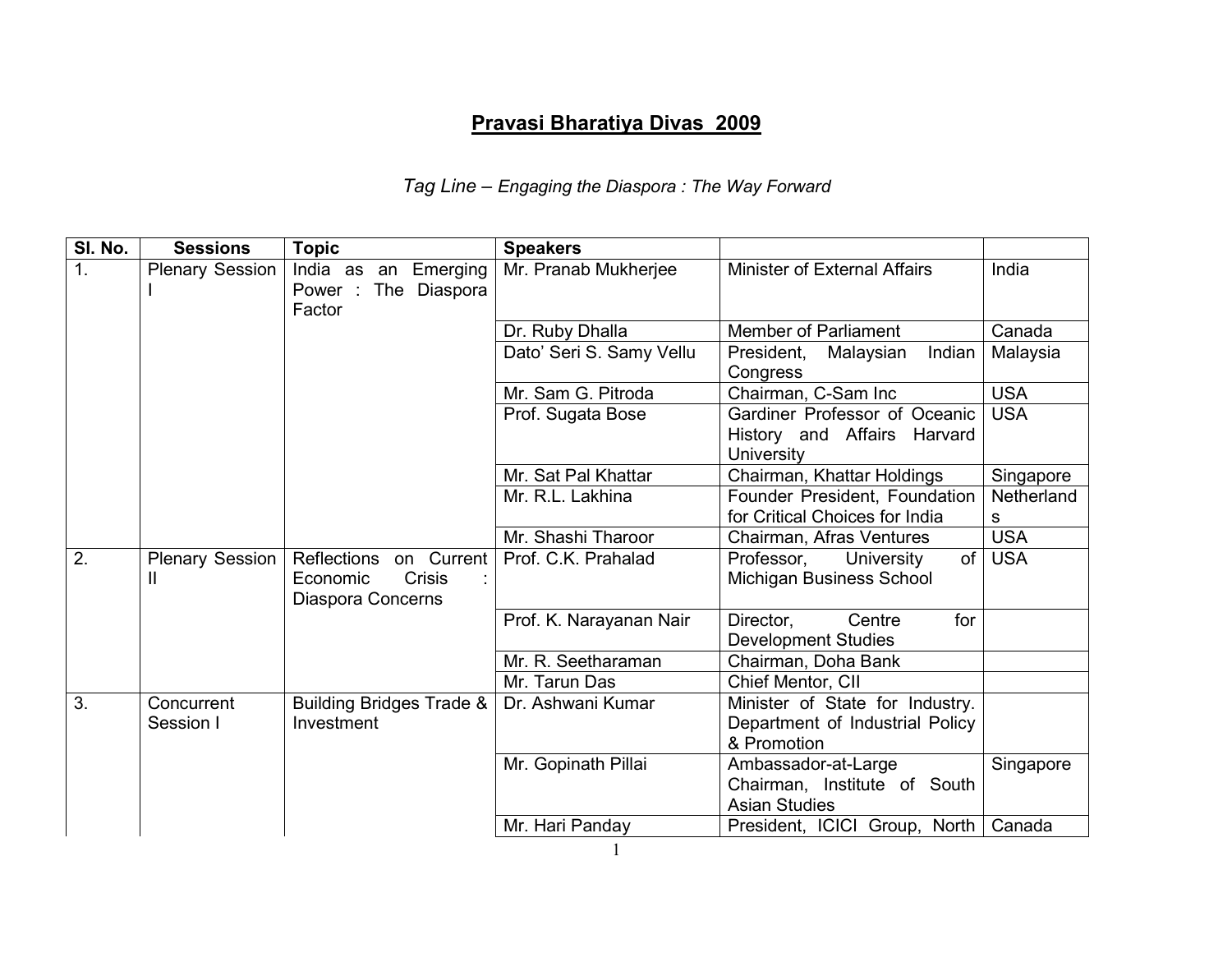|                  |             |                                   |                          | America Region                      |                |
|------------------|-------------|-----------------------------------|--------------------------|-------------------------------------|----------------|
|                  |             |                                   | Dr. Ravi Pillai          | Managing Director, Nasser S.        | <b>Bahrain</b> |
|                  |             |                                   |                          | Al-Hajri Corporation, Manama        |                |
|                  |             |                                   | Mr. Jayadev Galla        | Managing Director, Amara Raja       |                |
|                  |             |                                   |                          | Batteries Ltd, Hyderabad            |                |
|                  |             |                                   | Mr. Venu Srinivasan      | Vice President, CII & Chairman      |                |
|                  |             |                                   |                          | Managing<br>Director TVS<br>&       |                |
|                  |             |                                   |                          | Motor Co Ltd.                       |                |
| $\overline{4}$ . | Concurrent  | <b>Building</b><br><b>Bridges</b> | Mr. Mani Shankar Aiyar   | Minister for Panchayati Raj,        |                |
|                  | Session II  | Diaspora Philanthropy             |                          | Development of NE Region            |                |
|                  |             |                                   | Mr. K. Mohandas          | Secretary, Ministry of Overseas     |                |
|                  |             |                                   |                          | <b>Indian Affairs</b>               |                |
|                  |             |                                   | Prof. Dasarath Chetty    | Prof.<br>Vice<br>Chancellor,        | South          |
|                  |             |                                   |                          | University of KwaZulu-Natal         | Africa         |
|                  |             |                                   | Mr. Inder Singh          | President, GOPIO                    | <b>USA</b>     |
|                  |             |                                   | Ms. P.T. Usha            | President, Usha School<br><b>of</b> |                |
|                  |             |                                   |                          | <b>Athletics</b>                    |                |
|                  |             |                                   | Mr. Rajinder Paul Loomba | Executive<br>Chairman,<br>Rinku     | <b>UK</b>      |
|                  |             |                                   |                          | Group                               |                |
|                  |             |                                   | Mr. Kasi V.P. Rao        | Consultant (Higher Education,       | Canada         |
|                  |             |                                   |                          | Government<br>Relations.            |                |
|                  |             |                                   |                          | Development<br>&<br><b>Business</b> |                |
|                  |             |                                   |                          | Policy Issues)                      |                |
| 5.               | Concurrent  | <b>Building</b><br><b>Bridges</b> | Ms. D. Purandeswari      | Minister of State for Human         |                |
|                  | Session III | Education & Diaspora              |                          | <b>Resources Development</b>        |                |
|                  |             | Knowledge Network                 |                          |                                     |                |
|                  |             |                                   | Dato Dr. S. Subramaniam  | Minister of Human Resource          | Malaysia       |
|                  |             |                                   | Mr. S. Ramadorai         | Chief Executive Officer, Tata       | India          |
|                  |             |                                   |                          | <b>Consultancy Services</b>         |                |
|                  |             |                                   | Lord Diljit Singh Rana,  | Founder & Chairman, Andras          | United         |
|                  |             |                                   | <b>MBE</b>               | House Ltd.,                         | Kingdom        |
|                  |             |                                   | Dr. Ravi Seethapathy     | Canadian<br>Chair,<br>Advisory      | Canada         |
|                  |             |                                   |                          | Council Shastri Indo-Canadian       |                |
|                  |             |                                   |                          | Institute                           |                |
|                  |             |                                   | Ms. Renu Khator          | Chancellor, Houston University      | <b>USA</b>     |
|                  |             |                                   | Dr. Raj P. Warrier       | Vice<br>Chancellor,<br>Manipal      | Manipal        |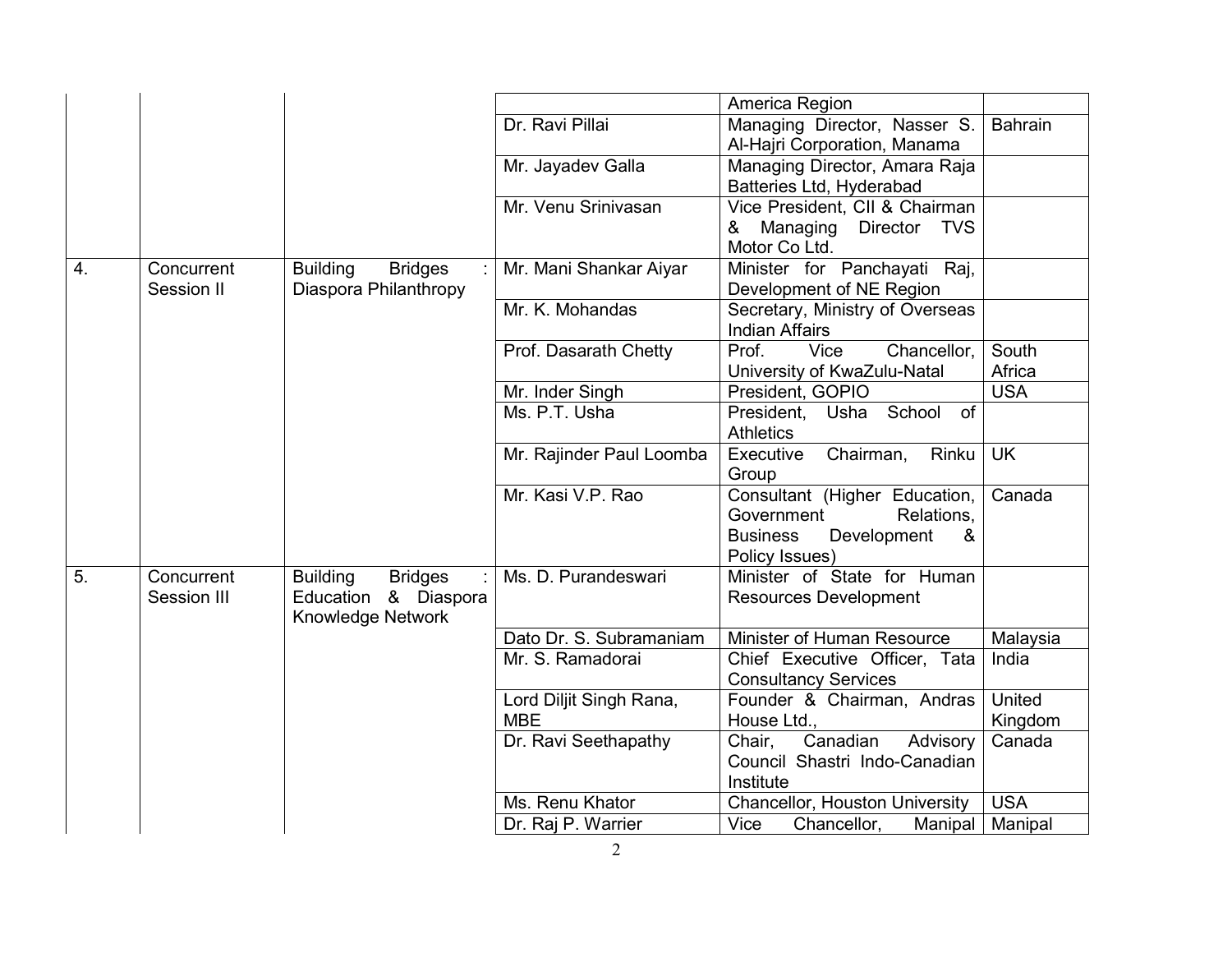|    |                                 |                                                   |                          | University                                                                                  |                  |
|----|---------------------------------|---------------------------------------------------|--------------------------|---------------------------------------------------------------------------------------------|------------------|
|    |                                 |                                                   | Mr. P. Kishore           | Managing<br>Director,<br>Everonn<br>Systems India Ltd                                       |                  |
| 6. | Concurrent<br>Session IV        | <b>Building Bridges: Media</b><br>& Entertainment | Mr. P. Ramasamy          | Deputy Chief Minister, Penang                                                               | Malaysia         |
|    |                                 |                                                   | Mr. Shan Chandrasekar    | Chief Executive Officer, Asian<br><b>Television</b><br><b>Network</b><br>International Ltd. | Canada           |
|    |                                 |                                                   | Mr. Loganathan Naidoo    | Deputy Mayor of eThekwini<br>(Durban)                                                       | South<br>Africa  |
|    |                                 |                                                   | Mr. N. Ravi              | Editor, The Hindu                                                                           |                  |
|    |                                 |                                                   | Mr. Ranvir Nayar         | Managing Director, Media India                                                              | Paris            |
|    |                                 |                                                   | Mr. Venkat Raman         | Correspondent-The<br>National                                                               | <b>New</b>       |
|    |                                 |                                                   |                          | Business Review Editor, Indian<br><b>Newslink</b>                                           | Zealand          |
|    |                                 |                                                   | Mr. Prakash M. Swamy     | Journalist                                                                                  | <b>USA</b>       |
| 7. | Concurrent                      | Interaction<br>Increased                          | Ms. Subbulakshmi         | Minister of State for Social                                                                |                  |
|    | Session V                       | with Diaspora Women                               | Jagadessan               | Justice and Empowerment                                                                     |                  |
|    |                                 |                                                   | Ms. Renuka Chowdhury     | Minister of State for Women &<br><b>Child Development</b>                                   |                  |
|    |                                 |                                                   | Justice Mohini Murugesan | Judge, High Court of Kwazulu<br><b>Natal</b>                                                | South<br>Africa  |
|    |                                 |                                                   | Ms. Leela Gujadhur Sarup | for<br>Organization<br>Diaspora<br>Initiatives                                              | <b>Mauritius</b> |
|    |                                 |                                                   | Ms. Anita Ratnam         | <b>Cultural Activist</b><br>Arangham Trust, Chennai                                         | India            |
|    |                                 |                                                   | Ms. Meera Ravi           | Editor, Salaam Bahrain                                                                      | <b>Bahrain</b>   |
| 8. | Concurrent<br><b>Session VI</b> | Health for All: Role of<br>Diaspora               | Dr. Anbumani Ramadoss    | Minister of Health and Family<br>Welfare                                                    | India            |
|    |                                 |                                                   | Dr. Naresh Trehan        | Chairman<br>and<br>Managing<br>Director, Global Health Pvt Ltd.,<br>New Delhi               | India            |
|    |                                 |                                                   | Dr. Prathap C. Reddy     | Chairman, Apollo<br>Group<br>of<br>Hospitals, Chennai                                       | India            |
|    |                                 |                                                   | Dr. Sanku S. Rao         | President, AAPI                                                                             |                  |
|    |                                 |                                                   | Dr. Ramesh Mehta         | President, BAPIO                                                                            | <b>UK</b>        |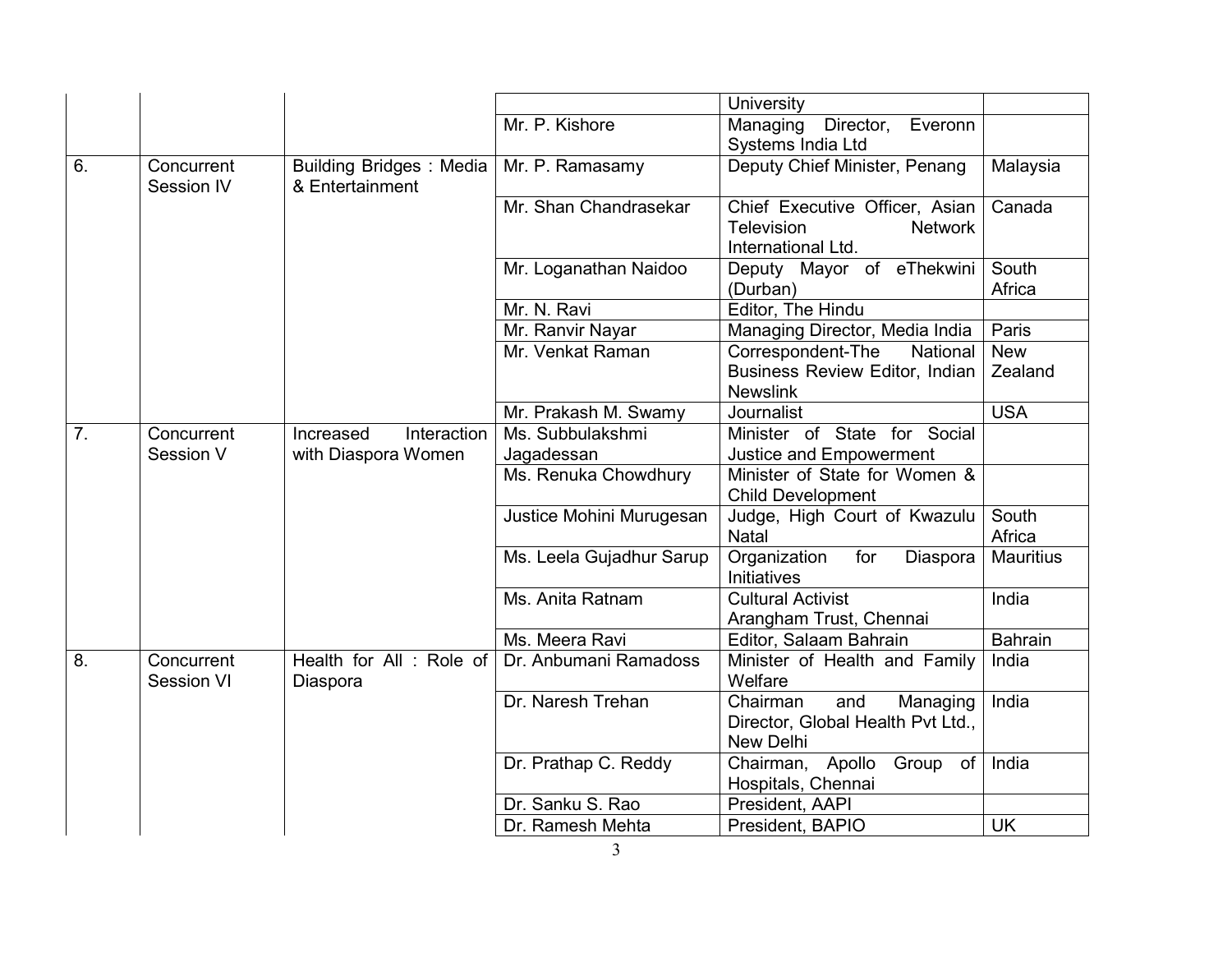|     |                          |                                         | Dr. Rajni Kanabar          | Chairman, Regency Medical<br>Centre                                                              | Tanzania |
|-----|--------------------------|-----------------------------------------|----------------------------|--------------------------------------------------------------------------------------------------|----------|
|     |                          |                                         | Dr. Georgy Abraham         | Consultant,<br>Madras<br>Medical<br>Mission, Chennai                                             | India    |
| 9.  | Plenary III              | Diaspora Interaction with<br>the States | Mr. Vayalar Ravi           | Indian<br>Minister of Overseas<br><b>Affairs &amp; Parliamentary Affairs</b>                     |          |
|     |                          |                                         | Lt. Gen. (Retd.) Bhopinder | Lt. Governor, Andaman &<br>Nicobar                                                               |          |
|     |                          |                                         | Singh<br>Mr. Narendra Modi | <b>Chief Minister of Gujarat</b>                                                                 |          |
|     |                          |                                         | Dr. Y.S. Rajasekhara       | Chief<br>Minister<br>of Andhra                                                                   |          |
|     |                          |                                         | Reddy                      | Pradesh                                                                                          |          |
|     |                          |                                         | Mr. Sushil Kumar Modi      | Deputy Chief Minister, Bihar                                                                     |          |
|     |                          |                                         | Mr. Arcot N. Veerasami     | Minister for Electricity, Tamil<br>Nadu                                                          |          |
|     |                          |                                         | Mr. Randeep Surjewala      | Water<br>Minister for Power,<br>Supply<br>&<br>Sanitation<br>&<br>Parliamentary Affairs, Haryana |          |
|     |                          |                                         | Mr. Elamaram Kareem        | Minister for Industries, Kerala                                                                  |          |
|     |                          |                                         | Mr. Manoranjan Kalia       | Minister for Industry & Local<br>Government, Punjab                                              |          |
|     |                          |                                         | Mr. Suresh Shetty          | Minister of State for Tourism,<br>Maharashtra                                                    |          |
| 10. | <b>State Session I</b>   | <b>Bihar</b>                            | Mr. Sushil Kumar Modi      | Deputy Chief Minister of Bihar                                                                   |          |
|     |                          |                                         | Mr. Satyajit Singh         | Council Chairman, Bihar                                                                          |          |
|     |                          |                                         | Mr. Ashok Kumar Sinha,     | Principal<br>Secretary,                                                                          |          |
|     |                          |                                         | <b>IAS</b>                 | Department of Industries                                                                         |          |
|     |                          |                                         | Ms. Anshuli Arya, IAS      | MD, BIAPD                                                                                        |          |
| 11. | <b>State Session II</b>  | Gujarat                                 | Mr. Narendra Modi          | <b>Chief Minister of Gujarat</b>                                                                 |          |
|     |                          |                                         | Mr. Jay Narayan Vyas       | Minister for Health & Family                                                                     |          |
|     |                          |                                         |                            | Welfare, Tourism & NRG,                                                                          |          |
|     |                          |                                         |                            | Government of Gujarat                                                                            |          |
|     |                          |                                         | Mr. B.B. Swain, IAS        | Secretary (NRI & ARTD),<br>Gujarat                                                               |          |
| 12. | <b>State Session III</b> | Karnataka                               | Mr. Murugesh R. Nirani     | Minister for Large & Medium                                                                      |          |
|     |                          |                                         |                            | Scale Industries, Government<br>of Karnataka                                                     |          |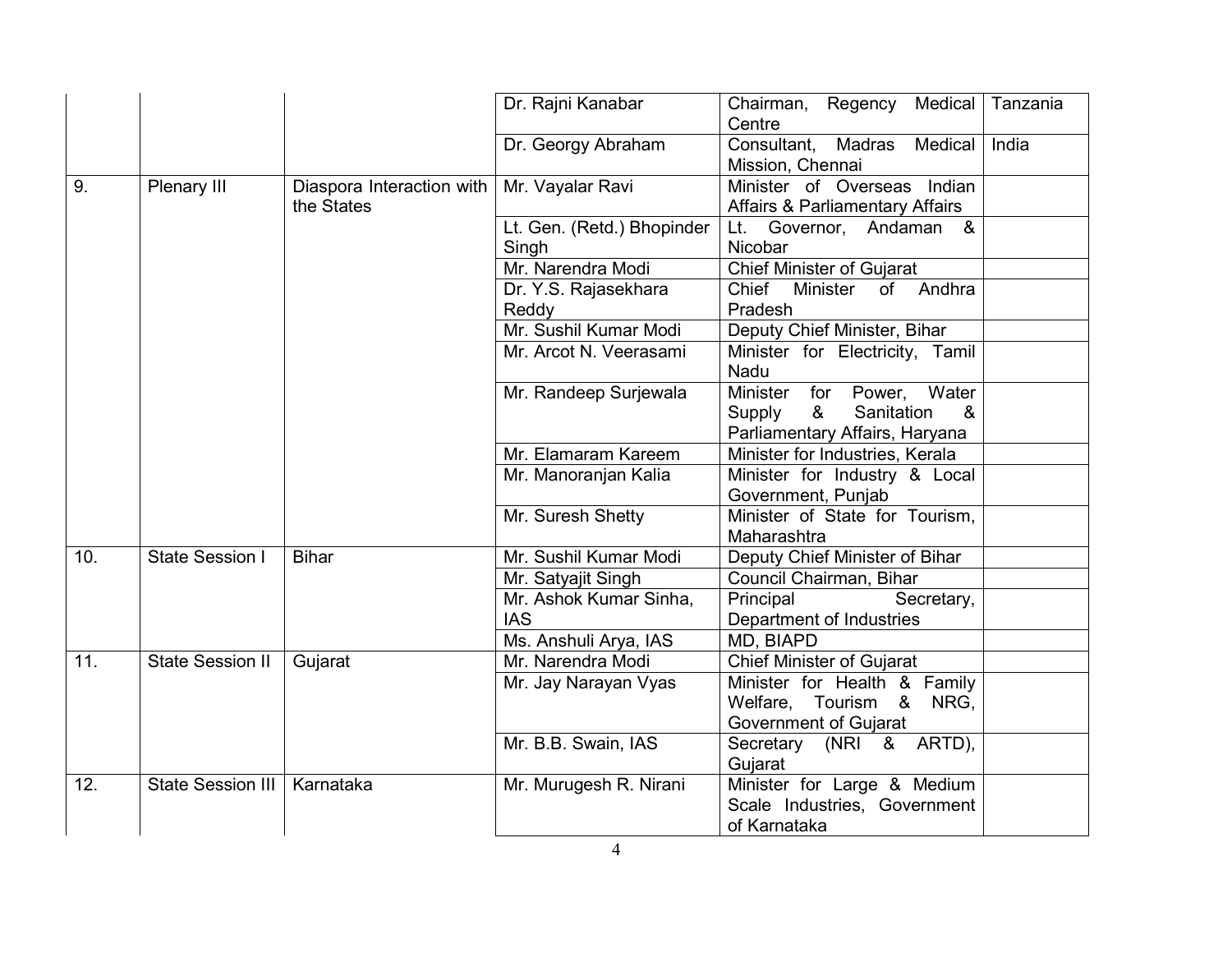|     |                                           |                   | Mr. V. Venugopal                      | Managing Director, Karnataka<br>Udyog Mitra                                                                                    |  |
|-----|-------------------------------------------|-------------------|---------------------------------------|--------------------------------------------------------------------------------------------------------------------------------|--|
|     |                                           |                   | Dr. Raj Kumar Khatri, IAS             | Industrial<br>Commissioner<br>of<br>Development & Director of<br>&<br><b>Industries</b><br>Commerce<br>Government of Karnataka |  |
|     |                                           |                   | Mr. K. Viswantha Reddy,<br><b>IAS</b> | of<br>Director,<br>Department<br>Tourism,<br>Government<br><b>of</b><br>Karnataka                                              |  |
|     |                                           |                   | Capt. Ganesh Karnit                   | Deputy Chairman NRI Forum                                                                                                      |  |
| 13. | <b>State</b><br>Session<br>$\overline{V}$ | Kerala            | Mr. Elamaram Kareem                   | <b>Minister</b><br>for<br>Industries,<br>Government of Kerala                                                                  |  |
|     |                                           |                   | Mr. T. Balakrishnan, IAS              | Principal Secretary-Industries<br>Government of Kerala                                                                         |  |
|     |                                           |                   | Mrs. Sheela Thomas, IAS               | Secretary to Chief Minister &<br><b>NORKA</b><br>Secretary,<br>Department, Government of<br>Kerala                             |  |
|     |                                           |                   | Mr. Yusaffali M.A.                    | NORKA-<br><b>Vice</b><br>Chairman,<br><b>ROOTS</b>                                                                             |  |
|     |                                           |                   | Mr. Manoj Joshi IAS                   | Managing Director, KSIDC                                                                                                       |  |
|     |                                           |                   | Dr. M. Anirudhan                      | Director, NORKA-ROOTS                                                                                                          |  |
|     |                                           |                   | Dr. Rathan U Khelkar, IAS             | Director, IT Mission                                                                                                           |  |
| 14. | State Session V                           | Rajasthan         | Mr. Subhash Chander<br>Garg, IAS      | Commissioner<br>Rajasthan<br>Foundation                                                                                        |  |
|     |                                           |                   | Mr. T. Bhaskar                        | Director Finance and IT, Saint<br>Gobain Glass India Ltd.                                                                      |  |
| 15. | <b>State</b><br>Session<br>VI             | <b>Tamil Nadu</b> | Mr. Arcot N. Veerasami                | for<br>Electricity,<br><b>Minister</b><br>Government of Tamil Nadu                                                             |  |
|     |                                           |                   | Mr. M.F. Farooqui, IAS                | Principal Secretary Industries,<br>Government of Tamil Nadu                                                                    |  |
|     |                                           |                   | Dr. M. Rajaram, IAS                   | Tourism<br>Commissioner-<br>Directorate, Government<br>of<br><b>Tamil Nadu</b>                                                 |  |
|     |                                           |                   | Mr. S. Ramasundaram,<br><b>IAS</b>    | Managing Director, TIDCO                                                                                                       |  |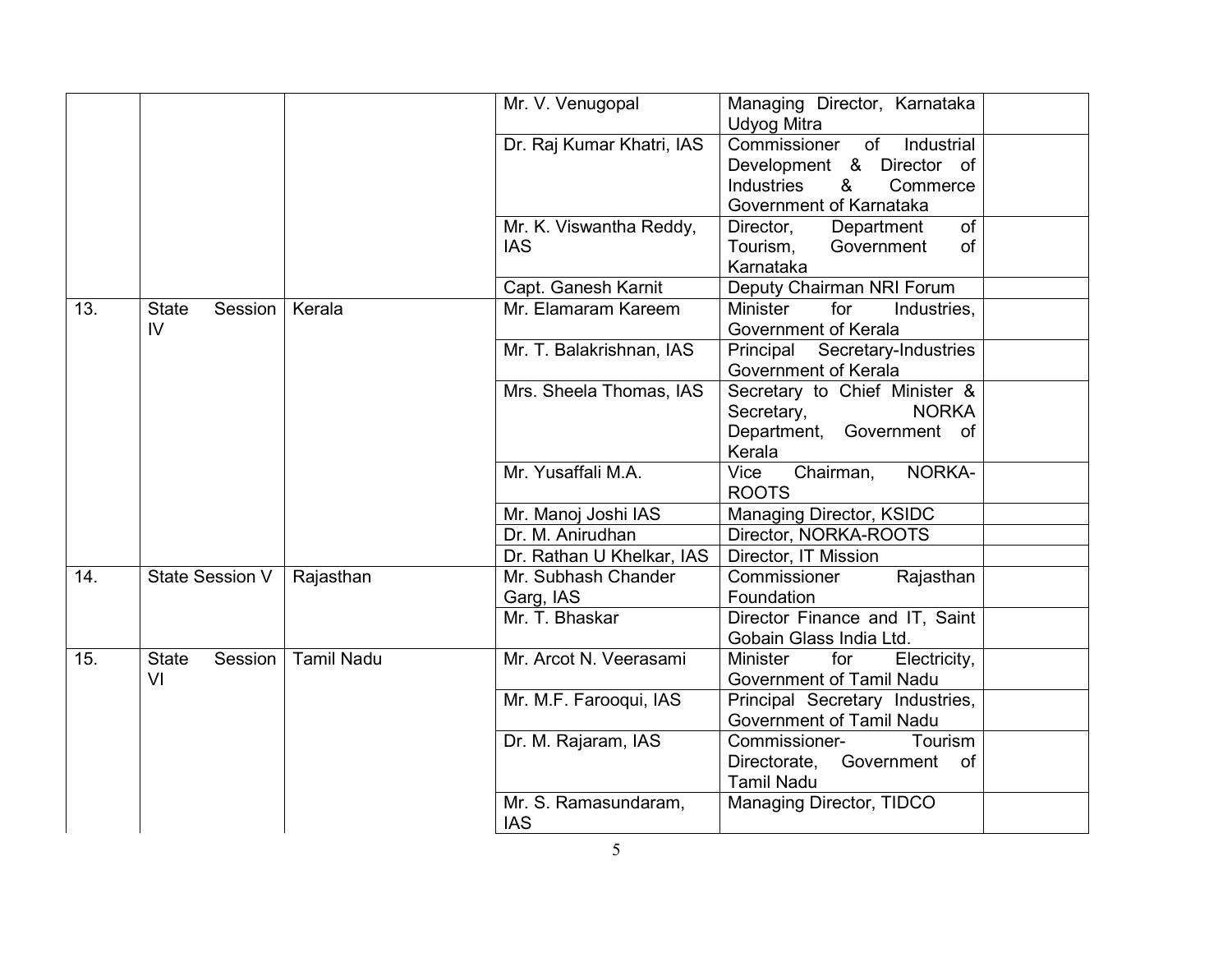|     |                                  |                                                                  | Dr. Santhosh Babu, IAS                 | Managing Director, Electronics<br>Corporation of Tamil Nadu Ltd.                                                |                   |
|-----|----------------------------------|------------------------------------------------------------------|----------------------------------------|-----------------------------------------------------------------------------------------------------------------|-------------------|
|     |                                  |                                                                  | Mr. M. Velmurugan, IES                 | Director, Tamil Nadu Industrial<br>Guidance Bureau                                                              |                   |
| 16. | Plenary IV                       | Indian<br>Diaspora<br>Preservation<br>of<br>Language and Culture | Dr. P.C. Alexander                     | Former<br>Governor<br>of<br>Maharashtra                                                                         |                   |
|     |                                  |                                                                  | Mr. K. Shanmugam                       | Second<br>Minister of Law &<br>for Home<br>Affairs,<br>Minister<br>Government of Singapore                      | Singapore         |
|     |                                  |                                                                  | Ms. K. Kanimozhi                       | Member of Parliament, Rajya<br>Sabha, Government of India                                                       |                   |
|     |                                  |                                                                  | Mr. N. Ram                             | Editor-in-Chief,<br>The<br>Hindu<br><b>Group of Publications</b>                                                |                   |
|     |                                  |                                                                  | Prof. Rajesh Chandra                   | Vice Chancellor, University of<br>South Pacific                                                                 | Fiji Islands      |
|     |                                  |                                                                  | Dr. T.P. Naidoo                        | President, Indian Academy of<br>South Africa<br>Journalist, Publisher and Public<br><b>Relations Consultant</b> | South<br>Africa   |
|     |                                  |                                                                  | Dr. Alok Mukherjee                     | Chair, Toronto Police Services<br><b>Board</b>                                                                  |                   |
|     |                                  |                                                                  | Dr. M.K. Gautam                        | Vice Chancellor and President<br>European University of West<br>and East Netherlands                            |                   |
|     |                                  |                                                                  | Ms. Shireen Sarojini<br>Mudali Munsamy | <b>Historian and Author</b>                                                                                     | South<br>Africa   |
| 17. | Regional<br>Working<br>Session I | Africa                                                           | Mr. Amichand Rajbansi                  | <b>Minister</b><br>for<br>Sports<br>and $ $<br>Kwazulu<br>Recreation<br>Natal<br>Province                       | South<br>Africa   |
|     |                                  |                                                                  | Mr. Mahyendra Utchanah                 | <b>President GOPIO</b>                                                                                          | <b>Mauritius</b>  |
|     |                                  |                                                                  | Mr. Jean Regis Ramsamy                 | President, ODI                                                                                                  | Reunion<br>Island |
|     |                                  |                                                                  | Mr. Jose Parayanken                    | Chairman & Managing Director<br>Mozambique<br>Holding,                                                          |                   |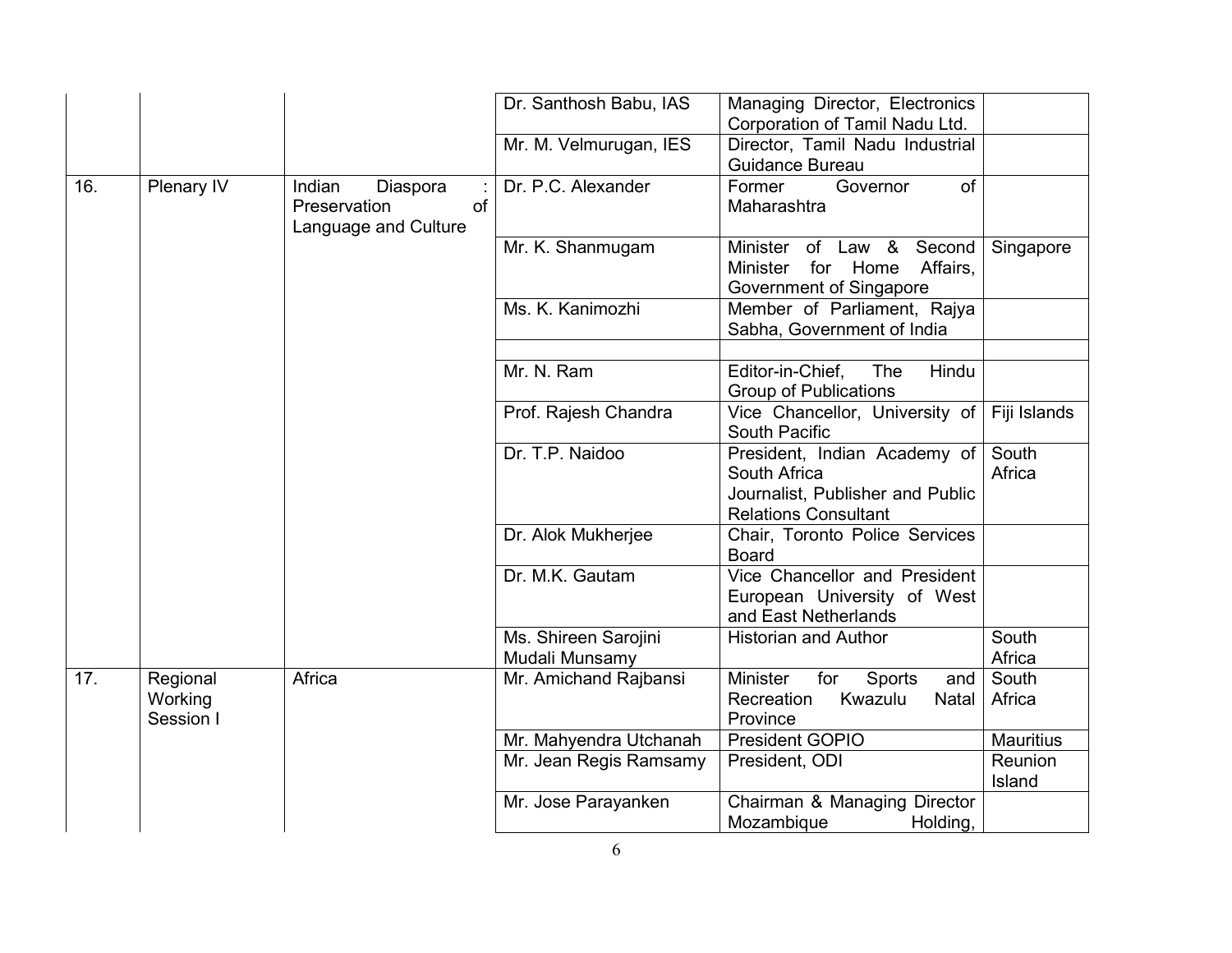|     |                                    |              |                                    | Mozambique                                                                                            |           |
|-----|------------------------------------|--------------|------------------------------------|-------------------------------------------------------------------------------------------------------|-----------|
|     |                                    |              | Mr. Syamal Gupta                   | Chairman, Tata<br>International<br>Ltd, Mumbai                                                        | India     |
|     |                                    |              | Justice A.M. Ebrahim               |                                                                                                       | Zimbabwe  |
| 18. | Regional<br>Working<br>Session II  | Asia Pacific | Mr. Mahendra Chaudhury             | Fiji<br>Parliamentary<br>Leader,<br>Labour Party                                                      |           |
|     |                                    |              | Mr. Vijay Iyengar                  | Chairman,<br>Singapore Indian<br>Chamber<br>of Commerce<br><u>&amp;</u><br>Industry                   | Singapore |
|     |                                    |              | Mr. Brian Robert Hayes             | Australia-India<br>Chairman,<br><b>Business Council</b>                                               | Australia |
|     |                                    |              | Datuk Dr. Denison<br>Jayasooria    | Fellow<br>Principal<br>Research<br>for Ethnic<br>Institute<br><b>Studies</b><br>Universiti Kebangsaan | Malaysia  |
|     |                                    |              | Dato' Satish Sehgal                | Director, Indo-Thai Business<br>Association                                                           | Thailand  |
|     |                                    |              | Mr. N. Kumar                       | Vice Chairman, Sanmar Group                                                                           |           |
| 19. | Regional<br>Working<br>Session III | Canada       | Mr. Harinder Takhar                | Minister for Small Business and<br>Consumer<br>Services,<br>Government of Ontario                     | Canada    |
|     |                                    |              | Mr. Deepak Obhari                  | Secretary to the Ministry of<br><b>Foreign Affairs</b>                                                | Canada    |
|     |                                    |              | Ambassador K.K.<br><b>Bhargava</b> | Member Indo-Canadian Shastri<br>Institute                                                             | Canada    |
|     |                                    |              | Ms. Asha Luthra                    | Indo-Canada<br>Chairperson,<br>Chamber of Commerce<br>- &<br>Industry                                 |           |
|     |                                    |              | Mr. V. Srinivasan                  | Chairman, W S Industries Ltd                                                                          |           |
|     |                                    |              | Ms. Jaya Subramaniam               | Executive<br>Director,<br>Lumbini<br>Arts Society, Ottawa                                             | Canada    |
| 20. | Regional<br>Working<br>Session IV  | Caribbean    | Mr. G.K. Vasan                     | Minister of State for Statistics<br>and<br>Programme<br>Implementation                                |           |
|     |                                    |              | Mr. H.E.K. Bajnath                 | Ambassador<br>Republic of Suriname                                                                    | Suriname  |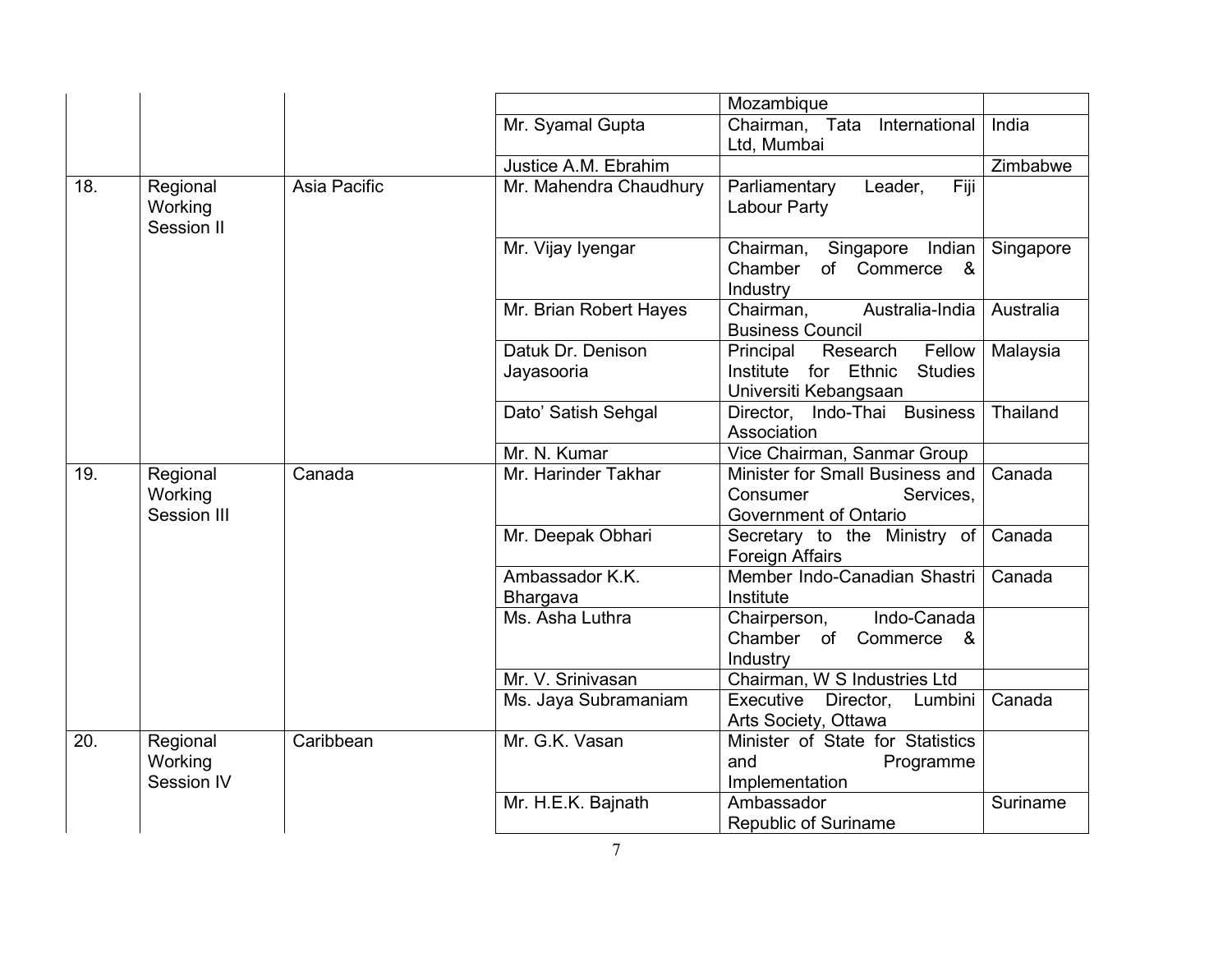|     |                                   |        | Mr. Ashook Ramsaran             | Secretary General, GOPIO                                                                                                                                                    |                      |
|-----|-----------------------------------|--------|---------------------------------|-----------------------------------------------------------------------------------------------------------------------------------------------------------------------------|----------------------|
|     |                                   |        | Dr. Prem Misir                  | Pro Chancellor, University of<br>Guyana                                                                                                                                     |                      |
|     |                                   |        | Dr. Philomena Ann Mohini        | Honorary Consul for India in                                                                                                                                                |                      |
|     |                                   |        | Harris                          | <b>Barbados West Indies</b>                                                                                                                                                 |                      |
|     |                                   |        | Mr. Anand Ramlogan              | <b>Barrister</b>                                                                                                                                                            | Trinidad &<br>Tobago |
| 21. | Regional<br>Working<br>Session V  | Europe | <b>Baroness Shreela Flather</b> | Teacher & British Politician                                                                                                                                                | <b>UK</b>            |
|     |                                   |        | Prof. Narana Sinai<br>Coissoro  | Professor<br>Universidade<br>Lousofona,                                                                                                                                     | Lisbon               |
|     |                                   |        | Mr. Wahid Saleh                 | Member Board of Directors,<br>Chamber<br>Europe<br>India<br>of<br>Commerce & Board Member,<br><b>Netherlands</b><br>Foundation<br>for<br><b>Business Process Innovation</b> | The Hague            |
|     |                                   |        | Mr. Chandrajit Banerjee         | <b>Director General CII</b>                                                                                                                                                 |                      |
|     |                                   |        | Mr. Arun Amirtham               | President, Indian Association                                                                                                                                               | Switzerlan<br>d      |
|     |                                   |        | Mr. Kiran Malhotra              | President.<br>Indo-German<br>Business Forum, Germany &<br>MD, Alliance Ltd., Cologne                                                                                        | Germany              |
| 22. | Regional<br>Working<br>Session VI | Gulf   | Mr. Vayalar Ravi                | Minister of Overseas Indian<br><b>Affairs &amp; Parliamentary Affairs</b>                                                                                                   |                      |
|     |                                   |        | Mr. E. Ahamed                   | Minister of State for External<br><b>Affairs</b>                                                                                                                            |                      |
|     |                                   |        | Mohammed Shabber Ali            | Minister for Minorities, Energy<br>& NRI Affairs, Government of<br>Andhra Pradesh                                                                                           |                      |
|     |                                   |        | Mr. Elamaram Kareem             | for<br>Industries,<br><b>Minister</b><br>Government of Kerala                                                                                                               |                      |
|     |                                   |        | Mr. Soman Baby                  | Associate Editor,<br><b>Gulf Daily News</b>                                                                                                                                 | <b>Bahrain</b>       |
|     |                                   |        | Mr. Mathunny (Sunny)            | President, Indian Art Circle                                                                                                                                                | Kuwait               |